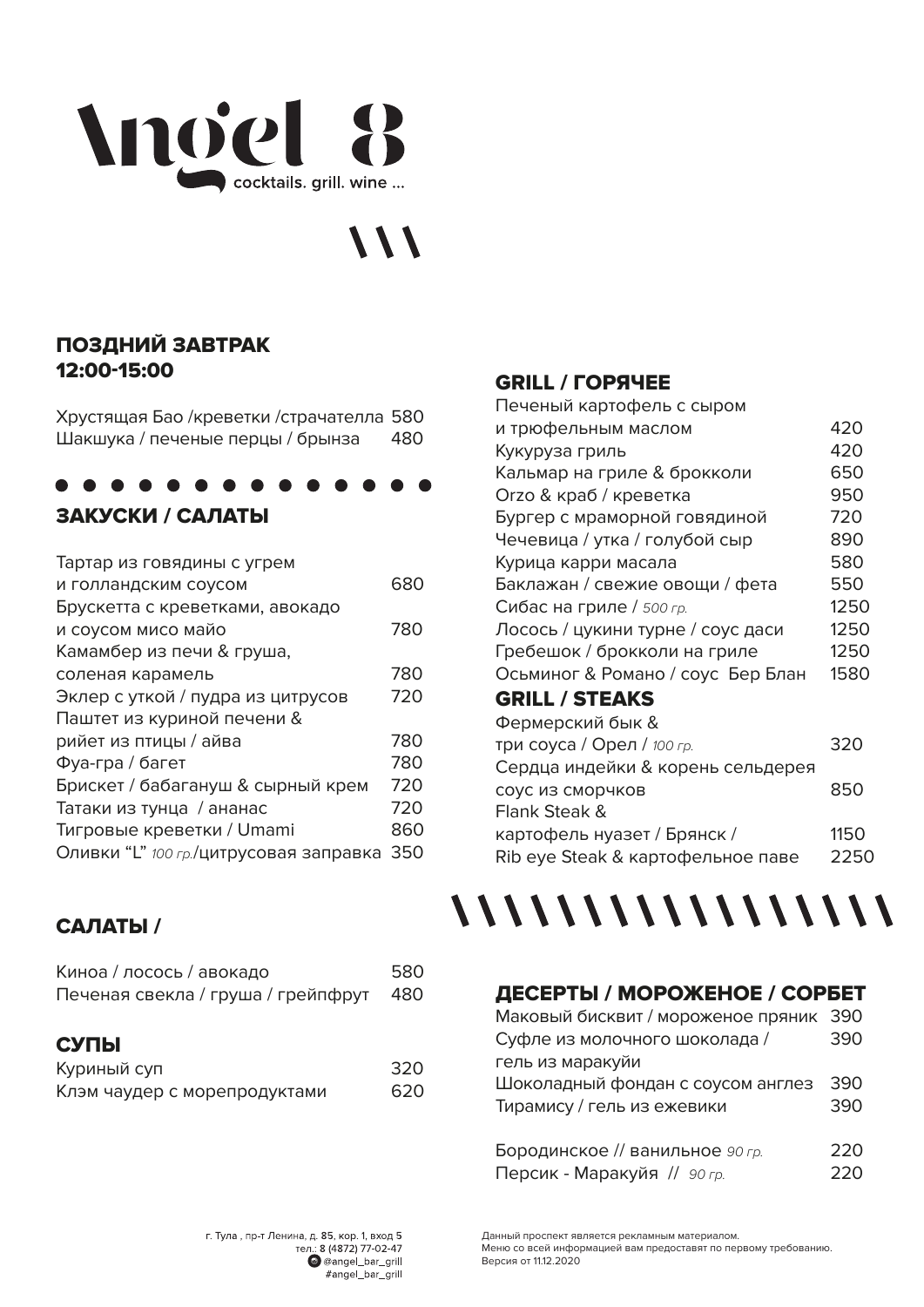## 

# 18

## $111$

#### **ВИСКИ / WHISKEY 50 МЛ**  $\mathbf{r}$  . The same state  $\sim$

| Scotch Whisky Blend                            |      |
|------------------------------------------------|------|
| Dewar's White Label                            | 300  |
| Dewar's 12y.o.                                 | 550  |
| Chivas Regal 12y.o.                            | 550  |
| Monkey Shoulder Triple Malt                    | 550  |
| <b>Single Malt</b>                             |      |
| Glenrothes Vintage Reserve (Speyside)          | 480  |
| Glenlivet 12y.o. (Speyside)                    | 520  |
| Aberlour 12y.o. (Speyside)                     | 580  |
| The Macallan Triple Cask Matured               | 1100 |
| (Speyside)                                     |      |
| The Macallan Sherry Cask Matured<br>(Speyside) | 1200 |
| The Macallan 18y.o. (Speyside)                 | 2250 |
| Glen Deveron 12y.o. (Highland)                 | 680  |
| Oban 14y.o. (Highlands)                        | 990  |
| Glenfiddich 12y.o. (Speyside)                  | 780  |
| Craigellachie 13y.o. (Speyside)                | 780  |
| Laphroaig Quarter Cask (Islay)                 | 880  |
| Ardberg Uigeadil (Islay)                       | 1100 |
| Aberfeldy 12y.o. (Speyside)                    | 780  |
| Balvenie Doublewood 12y.o. (Speyside)          | 780  |
| Lagavulin 16y.o. (Islay)                       | 990  |
| Glenfiddich 18 y.o. (Speyside)                 | 1200 |
| Glenfiddich 21 y.o. (Speyside)                 | 1850 |
| Irish Whisk(e)y                                |      |
| Jameson                                        | 320  |
| <b>Bushmills Original</b>                      | 320  |
| Jameson Black Barrel                           | 380  |
| <b>American Whisk(e)y</b>                      |      |
| Kentucky Tavern                                | 300  |
| <b>Jack Daniel's</b>                           | 380  |
| Maker's Mark                                   | 480  |
| <b>Wild Turkey</b>                             | 380  |
| <b>Woodford Reserve</b>                        | 480  |
| <b>Japan Whisky</b>                            |      |
| Nikka Taketsuru Pure Malt                      | 780  |
| The Yamazaki Single Malt                       | 920  |

г. Тула, пр-т Ленина, д. 85, кор. 1, вход 5 тел.: 8 (4872) 77-02-47 @@angel\_bar\_grill #angel\_bar\_grill

///////////////////

## КОНЬЯК / БРЕНДИ 50 МЛ **COGNAC / BRANDY**

| <b>Martell VS</b>       | 400  |
|-------------------------|------|
| H By Hine VSOP          | 950  |
| Hine Cigare Reserve XO  | 2250 |
| <b>Remy Martin VSOP</b> | 850  |
| <b>Martell VSOP</b>     | 850  |
| Pino de Charantes       | 400  |

## ПОРТО / ШЕРИ 50 МЛ **PORTO / SHERRY**

| Martinez Fine Tawny                   | 260 |
|---------------------------------------|-----|
| Graham's LBV 2015                     | 420 |
| Graham's 10 y.o. Tawny port           | 600 |
| Sandeman Fino Sherry DO               | 260 |
| Bardalillo (Crem / Amontilado) Sherry | 260 |
| Valdespino El Candado                 |     |
| Pedro Ximenez Sherry                  |     |

## ВОДКА / VODKA 50 МЛ

| Архангельская                                 | 150 |
|-----------------------------------------------|-----|
| Органик-водка Чистые Росы                     |     |
| из ржаного зерна                              | 300 |
| Онегин                                        | 300 |
| Grey Goose (France)                           | 450 |
| РОМ / КАШАСА 50 МЛ                            |     |
| <b>RUM / CACHACA</b>                          |     |
| Santero Silver Dry (Cuba)                     | 300 |
| Cachaca (Brasil)                              | 300 |
| Bacardi Oakheart (Puerto Rico)                | 330 |
| Bacardi Carta Negra (Puerto Rico)             | 330 |
| Legendario Dorado (Cuba)                      | 300 |
| Santero 5 Anos (Cuba)                         | 330 |
| Botucal Mantuano (Venezuela)                  | 400 |
| Sailor Jerry Spiced (the United Kingdom)      | 320 |
| Beach House Mauritius (France)                | 450 |
| Bacardi Gran Reserva 8 Anos (Puerto Rico) 460 |     |
| Botucal Reserva Exclusiva (Venezuela)         | 480 |
| Zacapa Centenario Solera                      |     |
| Gran Reserva 23 y.o. (Guatemala)              | 960 |
| ДЖИН / GIN 50 МЛ                              |     |
| Tanqueray 47%                                 | 290 |
| Red Door 45%                                  | 680 |
| Bombay Sapphire 47%                           | 400 |
| Malfy (Graperfruit) 41%                       | 380 |
| Rocu 43%                                      | 460 |
| Hendrick's 44%                                | 650 |
| Sipsmith 41,6 %                               | 520 |
| Botanist 22 40%                               | 480 |
| Ben Lomond 43%                                | 460 |

Данный проспект является рекламным материалом. Меню со всей информацией вам предоставят по первому требованию. Версия от 05.02.2020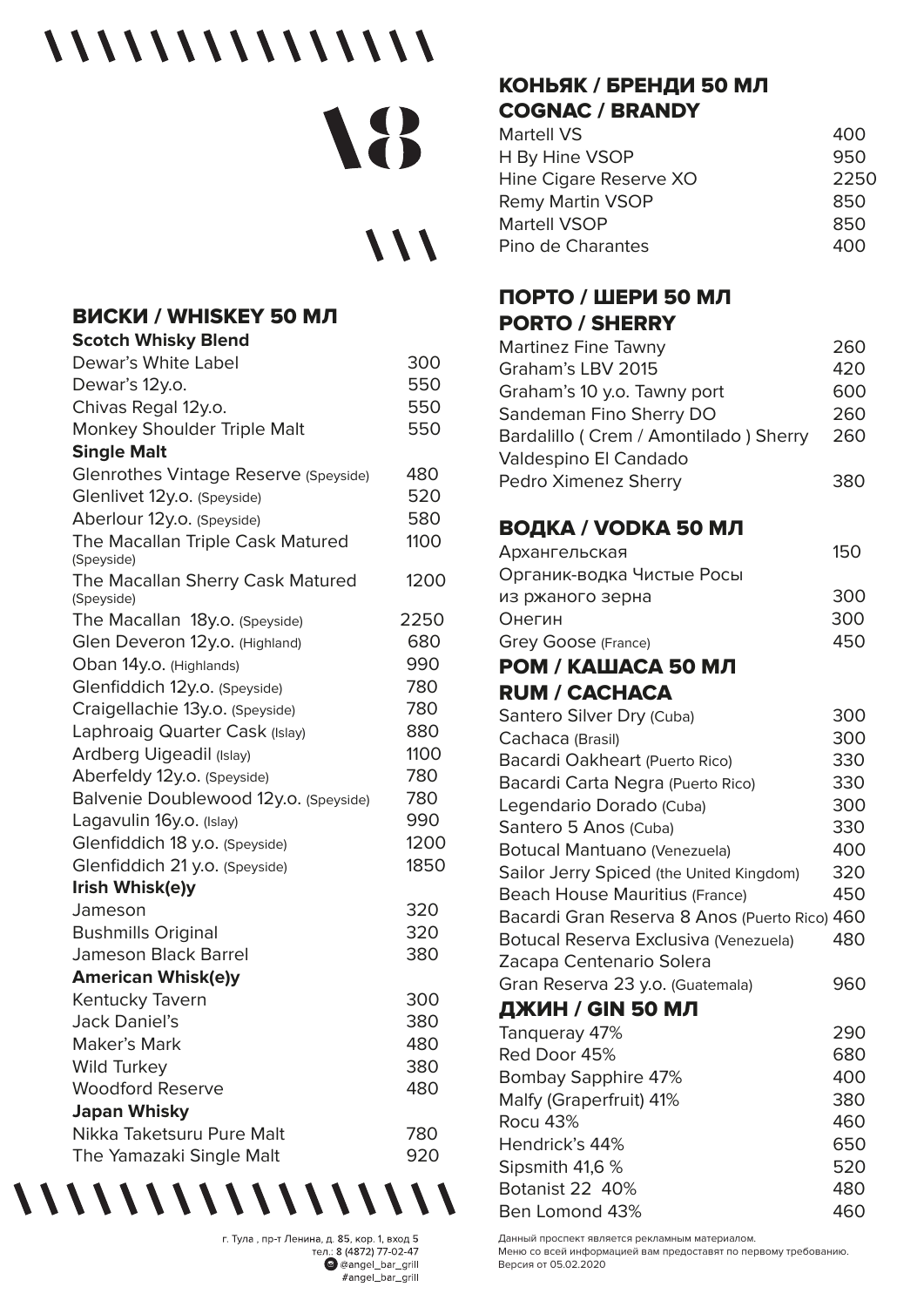## 



## $111$

350

## ТЕКИЛА / МЕСКАЛЬ 50 МЛ **TEQUILA**

| Jose Cuervo Especial Silver 38% | 320  |
|---------------------------------|------|
| 1800 Silver 38%                 | 720  |
| 1800 Anejo 38%                  | 840  |
| Don Julio Blanco 38%            | 680  |
| Mezcal Derrumbes Potosi 44,4%   | 920  |
| Mezcal Koch El Espadin 47%      | 700  |
| Mezcal Koch El Tobala 47%       | 1200 |
|                                 |      |

## КАЛЬВАДОС / CALVADOS 50 МЛ

| Chateau du Breuil "Fine" Calvados | 430. |
|-----------------------------------|------|
| Chateau du Breuil VSOP            | 700  |
| <b>ГРАППА / GRAPPA 50 МЛ</b>      |      |
| Grappa Nonino                     | 420  |
| Nonino Vendemmia Riserva          | 680  |
|                                   |      |

## ПИСКО / PISCO 50 МЛ

Pisco (Chile)

## **АПЕРЕТИВ / DIGESTIVE 50 МЛ APERITIF**

| Limoncello                    | 350 |
|-------------------------------|-----|
| Jagermeister                  | 350 |
| Sambuca                       | 350 |
| Becherovka / Becherovka Lemon | 350 |
| <b>Fernet Bitter Luxardo</b>  | 280 |
| Campari                       | 350 |
| Aperol                        | 350 |
| Absinthe                      | 420 |
|                               |     |

## **BEPMYT / VERMOUTH**

| Martini Extra Dry 100ml     | 350 |
|-----------------------------|-----|
| Martini Rosato 100ml        | 350 |
| Martini Rosso 100ml         | 350 |
| Martini Bianco 100ml        | 350 |
| Martini Fiero 100ml         | 350 |
| Carpano Antica Formula 50ml | 420 |
| Punt E Mes 50ml             | 350 |

## **ANGEL / 8 COCKTAILS**

| <b>TIMBERPOINT COOLER</b>                                   | 550 |
|-------------------------------------------------------------|-----|
| gin / aperol / tonic<br><b>B.E.T.</b>                       | 550 |
| gin / Saint-Germain / tonic                                 |     |
| <b>BLUSH</b>                                                | 550 |
| gin / raspberry / soda<br><b>ANGEL /8 SOUR</b>              | 550 |
| Bourbon / pear puree / lemon                                |     |
| <b>BRONCO</b>                                               | 550 |
| bourbon / port / vermouth                                   |     |
| <b>BERRY SMASH</b><br>bourbon / blackberry / lemon          | 550 |
| <b>AVIATION</b>                                             | 550 |
| gin / violet / lemon                                        |     |
| <b>RED RABBIT</b>                                           | 550 |
| gin / orange / lemon                                        |     |
| <b>GIN BASIL SMASH</b>                                      | 550 |
| gin / basil / lemon / sugar                                 |     |
| <b>10 CC</b><br>gin / chamomile / cucumber / lemon / sugar  | 550 |
| <b>SPRING PUNCH</b>                                         | 550 |
| vodka / raspberry / ginger                                  |     |
| <b>HARVEY</b>                                               | 550 |
| vodka / vanilla / orange                                    |     |
| <b>ESPRESSO MARTINI</b>                                     | 550 |
| vodka / espresso / sugar<br><b>PUSHERMAN</b>                | 550 |
| brandy / orange / maple syrup                               |     |
| <b>ORANGE SOUR</b>                                          | 550 |
| pisco / triple sec / lemon / sugar                          |     |
| <b>PORTO FLIP</b>                                           | 550 |
| brandy / port / cream                                       |     |
| <b>BIG APPLE BERRY</b>                                      | 550 |
| brandy / berries / lemon / sugar<br><b>REGGAE RUM PUNCH</b> | 600 |
| rum / raspberry / lemon                                     |     |
| <b>ZOMBIE</b>                                               | 600 |
| rum / angostura bitter / grapefruit                         |     |
| <b>DAIQUIRI DRY</b>                                         | 550 |
| rum / passionfruit / sugar                                  |     |
| <b>MEZCAL NEGRONI</b><br>mezcal / campari / vermouth        | 550 |
| <b>JOSE</b>                                                 | 550 |
| mezcal / falernum/ prosecco                                 |     |
| <b>HORN OF THE BULLS</b>                                    | 550 |
| tequila / cocumber / lemon / sugar                          |     |
| <b>DEVIL"S MARGARITA</b>                                    | 550 |
| tequila / port / lemon / sugar                              |     |

. . .

Данный проспект является рекламным материалом. . .<br>Меню со всей информацией вам предоставят по первому требованию. Версия от 05.02.2020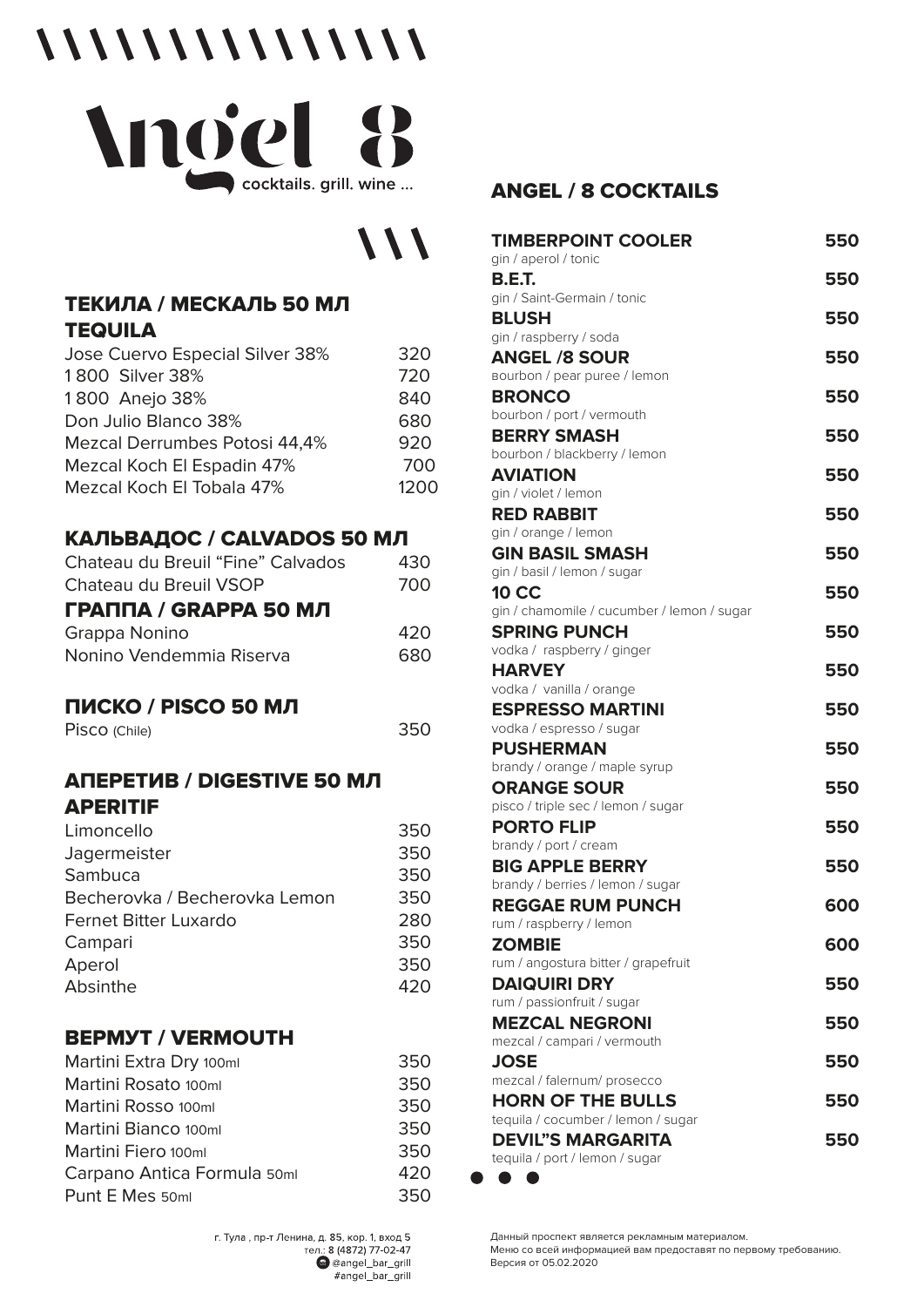#### ШАМПАНСКОЕ И ИГРИСТОЕ / **SPARKLING WINE** 150 МЛ / 750 МЛ

| Bio Bio Bubbles, extra dry (Italy)    | 450 / 2 250 |
|---------------------------------------|-------------|
| Cava, Brut / Rose (Spain)             | 2 2 5 0     |
| Cremant De Bourgogne (France)         | 3 0 0 0     |
| Louis Roederer, Brut Premier (France) | 13 500      |
| Ruinart Blanc De Blancs (France)      | 16 000      |

## ВИНА ПО БОКАЛАМ /

#### **WINE BY THE GLASS 150 MJI**  $\frac{1}{2}$   $\frac{1}{2}$   $\frac{1}{2}$   $\frac{1}{2}$   $\frac{1}{2}$   $\frac{1}{2}$   $\frac{1}{2}$   $\frac{1}{2}$   $\frac{1}{2}$   $\frac{1}{2}$   $\frac{1}{2}$   $\frac{1}{2}$   $\frac{1}{2}$   $\frac{1}{2}$   $\frac{1}{2}$   $\frac{1}{2}$   $\frac{1}{2}$   $\frac{1}{2}$   $\frac{1}{2}$   $\frac{1}{2}$   $\frac{1}{2}$   $\frac{1}{2}$

| белые / white / розовые / rose        |     |
|---------------------------------------|-----|
| Vinho Verde (Portugal, 2018)          | 450 |
| Sauvignon Blanc (NZ, 2018)            | 600 |
| Urban Riesling, Mosel (Germany, 2017) | 500 |
| красные / red                         |     |
| Saperavi Superior (Georgia, 2018)     | 450 |
| Malbec Alamos (Argentina, 2019)       | 480 |
| Big Top, Zinfandel (USA, 2018)        | 530 |
| Garnatxa, VilaDelloPs (Spain, 2018)   | 550 |

### ВИНА ПО БУТЫЛКАМ / **BOTTLED WINE 750 MJ**

## **белые / white**

| Orvieto, Santa Cristina (Italy, 2019)       | 2 2 0 0 |
|---------------------------------------------|---------|
| Priara, Pinot Grigio (Italy, 2018)          | 2 2 5 0 |
| Sauvignon Blanc, Mud House (NZ, 2021)       | 3 0 0 0 |
| Nik Weis, Riesling (Germany, 2018)          | 3 2 0 0 |
| Coteax Bourguingnons (France, 2019)         | 3 0 0 0 |
| Chablis Marc Brocard (France, 2019)         | 3500    |
| Riesling, Dr. Fischer (Germany, 2018)       | 3650    |
| Sauvignon Blanc, LoveBlock (NZ, 2020)       | 3750    |
| Vermentino, Solosole Bolgheri (Italy, 2019) | 3800    |
| Riesling, Robert Weil (Germany, 2020)       | 4 0 0 0 |
| Sauvignon Blanc, Grey Wacke (NZ, 2020)      | 4500    |
| Livio Felluga, Pinot Grigio (Italy, 2019)   | 5 000   |
| Gavi dei Gavi, La Scolca (Italy, 2020)      | 6500    |
| Chablis Grand Regnard (France, 2016)        | 12 000  |
| Vintage Tunita, lermann (Italy, 2018)       | 14 500  |
| Where Dreams, Vandemmia (Italy, 2017)       | 14 500  |
| Cervaro, Antinori (Italy, 2018)             | 14 500  |
|                                             |         |

#### розовые / rose

| M Minuty (France, 2020)             | 3500  |
|-------------------------------------|-------|
| Suez, Spatburgunder (Germany, 2015) | 4 900 |

## ВИНА ПО БУТЫЛКАМ / **BOTTLED WINE 750/MЛ** красные / red

| Kindzmarauli, Chateau Mukhrani             | 2500    |
|--------------------------------------------|---------|
| Shiraz, The very Sexy (S.Africa, 2018)     | 2500    |
| Shiraz, Koonunga Hill (Australia, 2018)    | 2500    |
| Malbec, Carrascal (Argentina, 2018)        | 2500    |
| Shiraz, Rawson"s Retreat (Australia, 2018) | 2 3 5 0 |
| Cune Crianza (Spain, 2016)                 | 2 3 5 0 |
| Pinot Noir, Philipp Kuhn (Germany, 2018)   | 2750    |
| Zweigelt, Lomer (Austria, 2018)            | 3 0 0 0 |
| Zinfandel, Motto (USA, 2016)               | 4 150   |
| Felino, Malbec (Argentina, 2019)           | 3800    |
| Enemigo Mio, Casarojo (Spain, 2019)        | 4850    |
| Chateau Roc Taillade (France, 2017)        | 4850    |
| Il Bruciato (Italy, 2019)                  | 4900    |
| Camins Del Priorat (Spain, 2019)           | 5750    |
| Chateau Chartalouette (France, 2014)       | 6650    |
| Bourgogne, Auvallon (France, 2017)         | 7500    |
| Bramare, Malbec (Argentina, 2018)          | 7500    |
| Malleolus, Riberia del Duero (Spain, 2018) | 8 3 5 0 |
| Les Terrasses, Priorat (Spain, 2018)       | 9500    |
| Roda I, Reserva (Spain, 2016)              | 10 500  |
| Barolo (Italy, 2016)                       | 14 500  |
| Cabernet Sauvignon, Artemis (USA, 2016)    | 16 500  |
| Finca Dofi, Priorat (Spain, 2018)          | 18500   |
| Kurni Oasi degli Angeli (Italy, 2017)      | 20 500  |
| Tignanello, Antinori (Italy, 2018)         | 28 000  |
| Valbuena 5*, Riberia del Duero (2016)      | 28 000  |
| Cabernet Sauvignon, FAY (USA, 2016)        | 30 000  |

Данный проспект является рекламным материалом. Меню со всей информацией вам предоставят по первому требованию. Версия от 12.11.2021

## Anoiel cocktails. grill. wine ...

 $111$